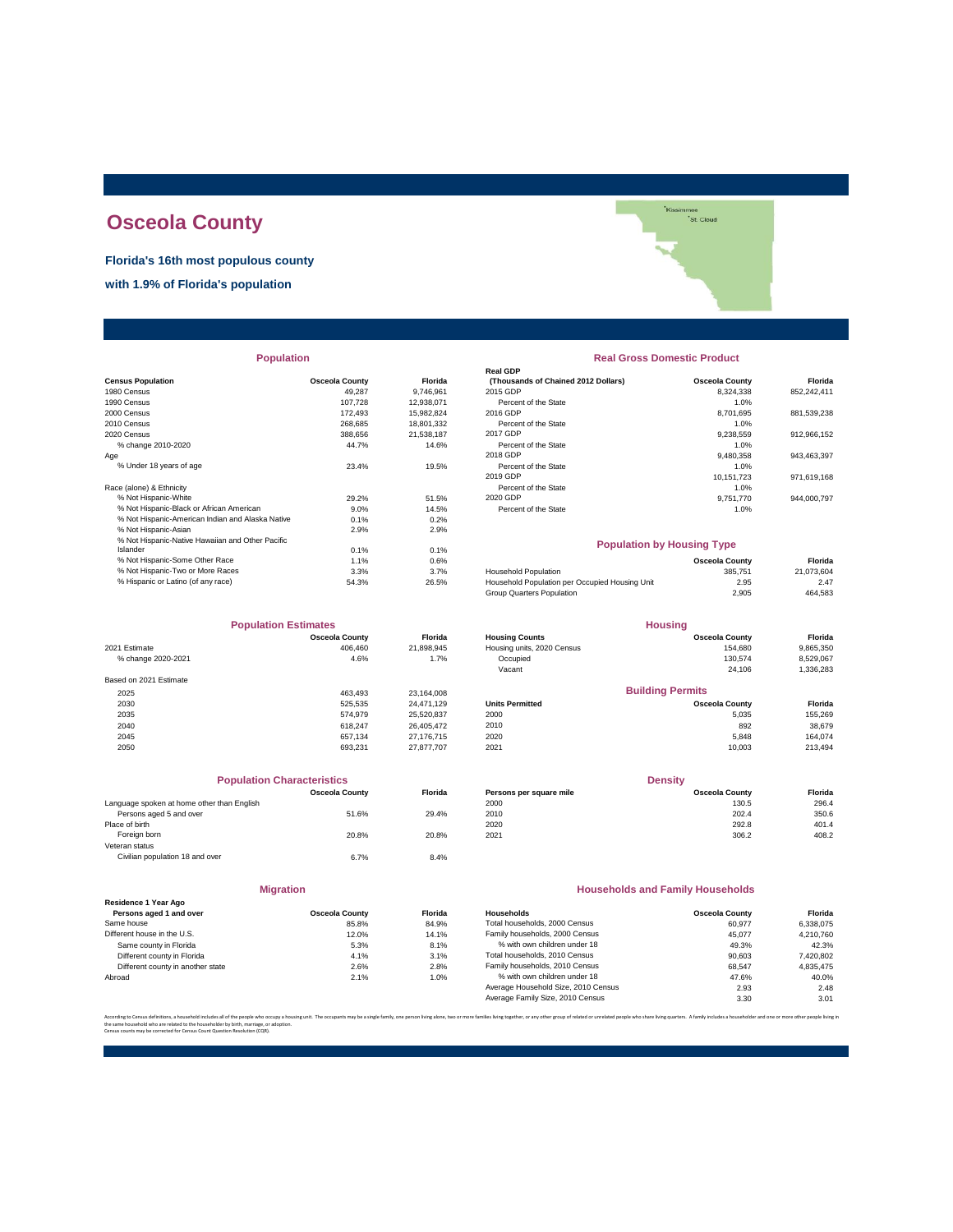## **Osceola County**

|                                                                              |                       |                   | <b>Employment and Labor Force</b>                    |                       |               |
|------------------------------------------------------------------------------|-----------------------|-------------------|------------------------------------------------------|-----------------------|---------------|
| <b>Establishments</b>                                                        |                       |                   | <b>Establishments</b>                                |                       |               |
| 2020                                                                         | <b>Osceola County</b> | Florida           | % of All Industries, 2020                            | <b>Osceola County</b> | Florida       |
| All industries                                                               | 8,289                 | 763,854           | All industries                                       | 8,289                 | 763,854       |
| Natural Resource & Mining                                                    | 47                    | 5,514             | Natural Resource & Mining                            | 0.6%                  | 0.7%          |
| Construction                                                                 | 1,032                 | 77,720            | Construction                                         | 12.5%                 | 10.2%         |
| Manufacturing<br>Trade, Transportation and Utilities                         | 142                   | 21,822            | Manufacturing<br>Trade, Transportation and Utilities | 1.7%                  | 2.9%          |
|                                                                              | 1,634                 | 145,853           | Information                                          | 19.7%                 | 19.1%         |
| Information<br><b>Financial Activities</b>                                   | 109                   | 13,437            | <b>Financial Activities</b>                          | 1.3%                  | 1.8%<br>11.0% |
| Professional & Business Services                                             | 989<br>1,515          | 83,911<br>187,348 | Professional & Business Services                     | 11.9%<br>18.3%        | 24.5%         |
| Education & Health Services                                                  | 1,061                 | 87,764            | Education & Health Services                          | 12.8%                 | 11.5%         |
| Leisure and Hospitality                                                      | 927                   | 61,008            | Leisure and Hospitality                              | 11.2%                 | 8.0%          |
| Other Services                                                               | 593                   | 56,385            | Other Services                                       | 7.2%                  | 7.4%          |
| Government                                                                   | 54                    | 5,895             | Government                                           | 0.7%                  | 0.8%          |
|                                                                              |                       |                   |                                                      |                       |               |
| <b>Average Annual Employment</b>                                             |                       |                   | <b>Average Annual Wage</b>                           |                       |               |
| % of All Industries, 2020                                                    | <b>Osceola County</b> | Florida           | 2020                                                 | <b>Osceola County</b> | Florida       |
| All industries                                                               | 91,364                | 8,453,489         | All industries                                       | \$41,400              | \$55,840      |
| Natural Resource & Mining                                                    | 6.6%                  | 0.8%              | Natural Resource & Mining                            | \$47,426              | \$37,710      |
| Construction                                                                 | 1.9%                  | 6.7%              | Construction                                         | \$51,145              | \$55,840      |
| Manufacturing                                                                | 22.1%                 | 4.5%              | Manufacturing                                        | \$32,485              | \$66,738      |
| Trade, Transportation and Utilities                                          | 0.5%                  | 20.6%             | Trade, Transportation and Utilities                  | \$71,513              | \$49,342      |
| Information                                                                  | 4.2%                  | 1.5%              | Information                                          | \$49,467              | \$93,360      |
| <b>Financial Activities</b>                                                  | 11.8%                 | 6.9%              | <b>Financial Activities</b>                          | \$52,659              | \$84,295      |
| Professional & Business Services                                             | 17.0%                 | 16.1%             | Professional & Business Services                     | \$51,240              | \$68,218      |
| Education & Health Services                                                  | 18.6%                 | 15.3%             | Education & Health Services                          | \$24,788              | \$55,099      |
| Leisure and Hospitality                                                      | 2.5%                  | 11.9%             | Leisure and Hospitality                              | \$35,279              | \$27,694      |
| Other Services                                                               | 0.1%                  | 3.0%              | Other Services                                       | \$54,911              | \$41,131      |
| Government                                                                   | 14.5%                 | 12.5%             | Government                                           | \$49,156              | \$58,821      |
| Industries may not add to the total due to confidentiality and unclassified. |                       |                   |                                                      |                       |               |
|                                                                              |                       |                   |                                                      |                       |               |
| Labor Force as Percent of Population                                         |                       |                   |                                                      |                       |               |
| Aged 18 and Older                                                            | <b>Osceola County</b> | Florida           | <b>Unemployment Rate</b>                             | <b>Osceola County</b> | Florida       |
| 2000                                                                         | 71.6%                 | 64.2%             | 2000                                                 | 3.3%                  | 3.8%          |
| 2010                                                                         | 68.7%                 | 61.8%             | 2010                                                 | 12.1%                 | 10.8%         |
| 2020                                                                         | 65.0%                 | 58.6%             | 2020                                                 | 14.4%                 | 8.2%          |
| 2021                                                                         | 61.2%                 | 59.0%             | 2021                                                 | 6.3%                  | 4.6%          |
|                                                                              |                       |                   |                                                      |                       |               |
|                                                                              |                       |                   | <b>Income and Financial Health</b>                   |                       |               |
| Personal Income (\$000s)                                                     | <b>Osceola County</b> | Florida           | Per Capita Personal Income                           | <b>Osceola County</b> | Florida       |
| 2000                                                                         | \$3,609.855           | \$472,851,789     | 2000                                                 | \$20,729              | \$29,466      |
| 2010                                                                         | \$7,327,201           | \$732,457,478     | 2010                                                 | \$27,154              | \$38,865      |
| 2011                                                                         | \$7,963,803           | \$771,409,454     | 2011                                                 | \$28,578              | \$40,482      |
| % change 2010-11                                                             | 8.7%                  | 5.3%              | % change 2010-11                                     | 5.2%                  | 4.2%          |
| 2012                                                                         | \$8,160,228           | \$800,551,723     | 2012                                                 | \$28,243              | \$41,475      |
| % change 2011-12                                                             | 2.5%                  | 3.8%              | % change 2011-12                                     | $-1.2%$               | 2.5%          |
| 2013                                                                         | \$8,518,988           | \$802,975,701     | 2013                                                 | \$28,461              | \$41,069      |
| % change 2012-13                                                             | 4.4%                  | 0.3%              | % change 2012-13                                     | 0.8%                  | $-1.0%$       |
| 2014                                                                         | \$9,135,549           | \$861,412,339     | 2014                                                 | \$29,361              | \$43,388      |
| % change 2013-14                                                             | 7.2%                  | 7.3%              | % change 2013-14                                     | 3.2%                  | 5.6%          |
| 2015                                                                         | \$9,975,391           | \$919,834,894     | 2015                                                 | \$30,802              | \$45,493      |
| % change 2014-15                                                             | 9.2%                  | 6.8%              | % change 2014-15                                     | 4.9%                  | 4.9%          |
| 2016                                                                         | \$10,774,486          | \$954,069,719     | 2016                                                 | \$31,860              | \$46,253      |
| % change 2015-16                                                             | 8.0%                  | 3.7%              | % change 2015-16                                     | 3.4%                  | 1.7%          |
| 2017                                                                         | \$11,711,284          | \$1,023,131,116   | 2017                                                 | \$33,148              | \$48,774      |
| % change 2016-17                                                             | 8.7%                  | 7.2%              | % change 2016-17                                     | 4.0%                  | 5.5%          |
| 2018                                                                         | \$12,801,899          | \$1,087,188,628   | 2018                                                 | \$34,848              | \$51,150      |
| % change 2017-18                                                             | 9.3%                  | 6.3%              | % change 2017-18                                     | 5.1%                  | 4.9%          |
| 2019                                                                         | \$13,566,532          | \$1,139,799,293   | 2019                                                 | \$36,258              | \$53,034      |
| % change 2018-19                                                             | 6.0%                  | 4.8%              | % change 2018-19                                     | 4.0%                  | 3.7%          |
| 2020                                                                         | \$15,108,065          | \$1,209,995,921   | 2020                                                 | \$39,210              | \$55,675      |
| % change 2019-20                                                             | 11.4%                 | 6.2%              | % change 2019-20                                     | 8.1%                  | 5.0%          |
|                                                                              |                       |                   |                                                      |                       |               |
| Earnings by Place of Work (\$000s)                                           |                       |                   | <b>Median Income</b>                                 |                       |               |
| 2000                                                                         | \$1,853,729           | \$308,751,767     | Median Household Income                              | \$55,538              | \$57,703      |
| 2010                                                                         | \$3,506,498           | \$438,983,914     | Median Family Income                                 | \$60,198              | \$69,670      |
| 2011                                                                         | \$3,835,330           | \$450,498,606     |                                                      |                       |               |
| % change 2010-11                                                             | 9.4%                  | 2.6%              | Percent in Poverty, 2020                             |                       |               |
| 2012                                                                         | \$3,946,295           | \$468,410,475     | All ages in poverty                                  | 11.8%                 | 12.4%         |
| % change 2011-12                                                             | 2.9%                  | 4.0%              | Under age 18 in poverty                              | 17.6%                 | 17.2%         |
| 2013                                                                         | \$4,117,555           | \$482,898,301     | Related children age 5-17 in families in poverty     | 18.0%                 | 16.5%         |
| % change 2012-13                                                             | 4.3%                  | 3.1%              |                                                      |                       |               |
| 2014                                                                         | \$4,389,527           | \$512,375,290     | <b>Personal Bankruptcy Filing Rate</b>               |                       |               |
| % change 2013-14                                                             | 6.6%                  | 6.1%              | (per 1,000 population)                               | <b>Osceola County</b> | Florida       |
| 2015                                                                         | \$4,748,152           | \$544,408,719     | 12-Month Period Ending December 31, 2020             | 2.59                  | 1.66          |
| % change 2014-15                                                             | 8.2%                  | 6.3%              | 12-Month Period Ending December 31, 2021             | 1.94                  | 1.38          |
| 2016                                                                         | \$4,957,623           | \$569,769,284     | State Rank                                           | $\overline{2}$        | <b>NA</b>     |
| % change 2015-16                                                             | 4.4%                  | 4.7%              | NonBusiness Chapter 7 & Chapter 13                   |                       |               |
| 2017                                                                         | \$5,298,597           | \$603,668,170     |                                                      |                       |               |
| % change 2016-17                                                             | 6.9%                  | 5.9%              | Workers Aged 16 and Over                             | <b>Osceola County</b> | Florida       |
| 2018                                                                         | \$5,683,745           | \$639,620,451     | Place of Work in Florida                             |                       |               |
| % change 2017-18                                                             | 7.3%                  | 6.0%              | Worked outside county of residence                   | 51.9%                 | 18.1%         |
| 2019                                                                         | \$6,126,308           | \$671,553,148     | Travel Time to Work                                  |                       |               |
| % change 2018-19                                                             | 7.8%                  | 5.0%              | Mean travel time to work (minutes)                   | 34.3                  | 27.9          |
| 2020                                                                         | \$6,083,963           | \$688,764,753     |                                                      |                       |               |
| % change 2019-20                                                             | $-0.7%$               | 2.6%              |                                                      |                       |               |